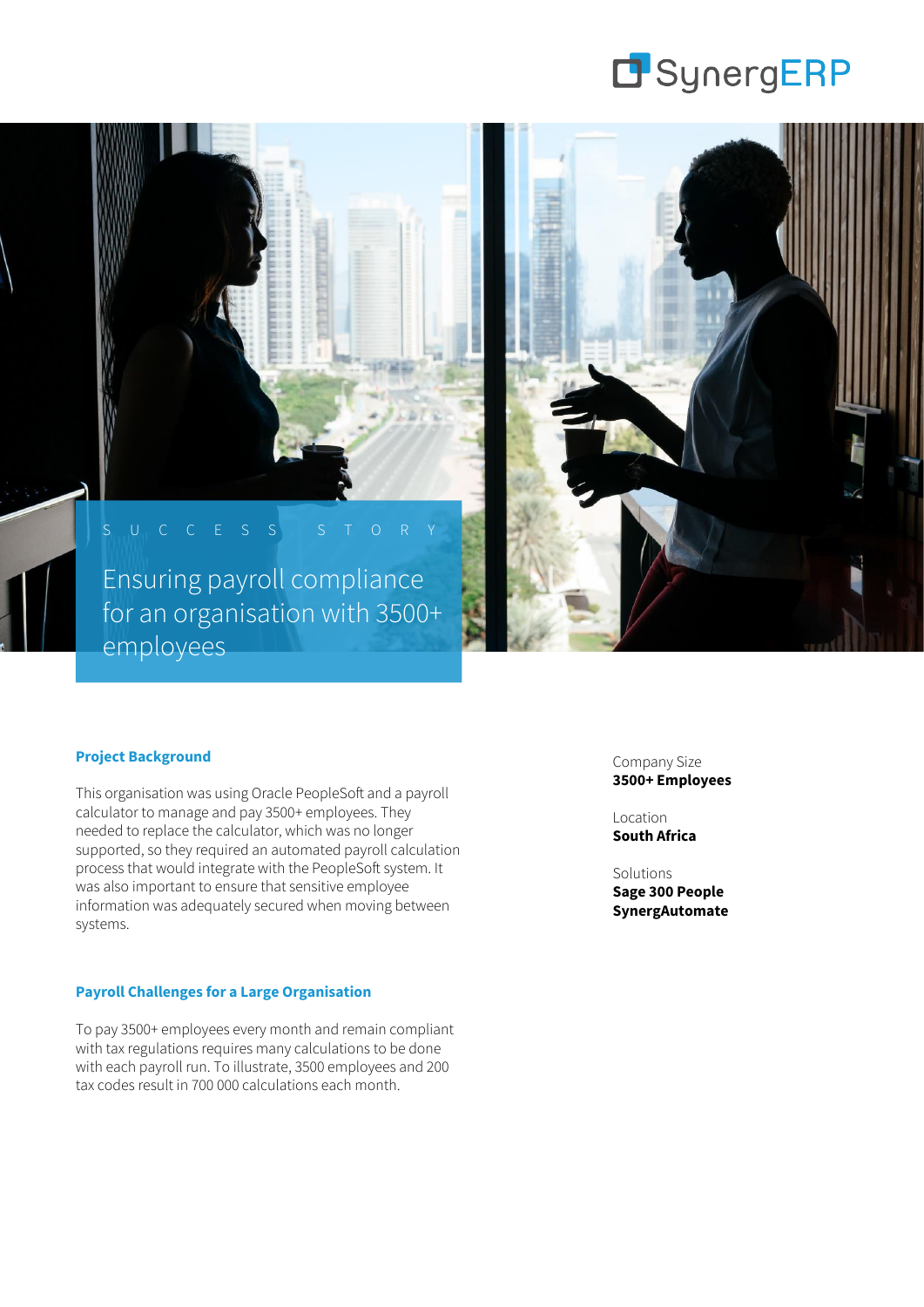

## **Solution Design for HR**

SynergERP implemented SynergAutomate and Sage 300 People to provide a fully integrated HR & Payroll solution.

The integration services provided by SynergAutomate facilitate the transfer of master data and transactional data between Oracle PeopleSoft and Sage 300 People. The transfer of data between the applications is done through an authentication

process to ensure controlled access.

Sage's HR solution, Sage 300 People, is used to complete the payroll calculation steps in line with country tax regulations. (Sage 300 People offers country-specific statutory reports for over 13 African countries.)

The following tasks are completed in Sage 300 People:

- Payroll calculations using predefined rules
- Data exports required by third parties e.g., IRP5s extracted and loaded to SARS
- Specific reports required for HR & Payroll

#### **Benefits for the Organisation**

- The automated payroll calculation process is seamless and requires limited human intervention
- HR & payroll records are kept up to date and the company remains compliant with regulations
- The system creates all the relevant payroll, tax and UIF reports as well as custom reports specific to the client's requirements
- Processes are secured through standard authentication and authorisation procedures and data is encrypted for further protection.

#### **The Success of the Project**

Even though this client required complex calculations and integrations to manage their HR & Payroll, at the end of the project their employees were self-sufficient and comfortable with the new system. SynergERP's project team ensured a skills transfer had taken place and automation had simplified the month-end tasks for the HR & Payroll team.